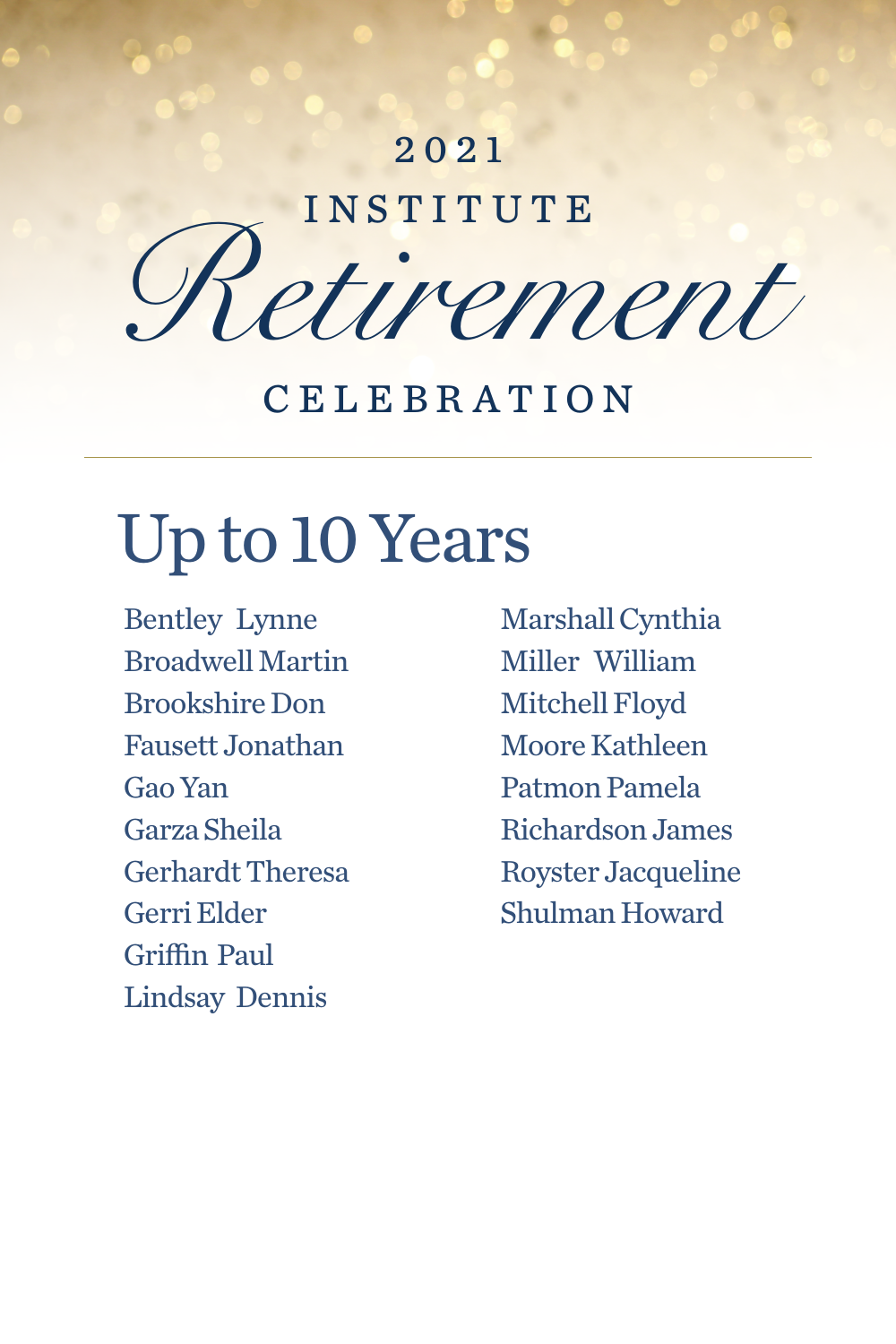### 11 – 15 Years

Abbott Phillip Aral Sam Bao Yung Barnett Regina Bishop Sharon Blaauw Allen Bolden Roderick Braunstein Mark

Burnett Rebecca Calhoun David Carrico Jeffrey Carter Ralph Damon Elaine Demyanek Mark Dougherty Linda Durso Francis

# Retirement CELEBRATION 2021

Fair Terry Georgia William Gyonev Ivan Harris James Jones Darrell Keane Rebecca Knowles Shirley Larkin Thomas Lupo Joy McPhee Lillie Murphy Edward Murray-Rust Catherine Oswalt Angelika Ouzts Robbie Pickett Cynthia

Podoll Douglas Preston Albert Purinton Wanda Reichmanis Elsa Sasseman Lisa Sewak Michael Sheheane Dene Shipp Edna

Simmons Paul Villa Barbara Wates Sara Whelan Mary Ellen Wiley Paul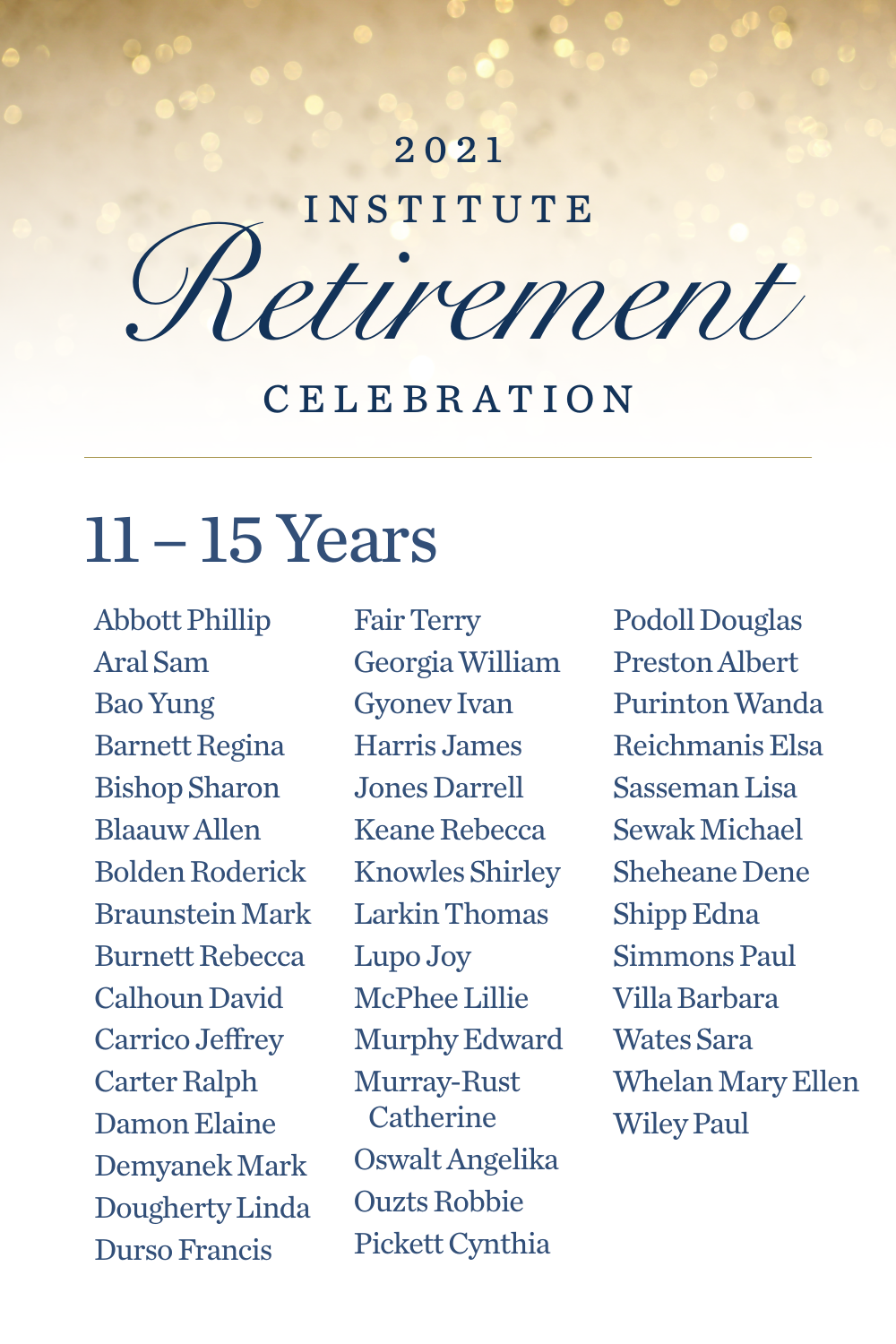### 16 – 20 Years

Babone Bob Balsam Jeanne Beasley Larry Beck Harry Buchanan John Burton Chris Caldwell Deborah Canada Robert Carpenter Cathy Charepoo Kourosh Cross Stephen Dalle Vac-che Angela Davies Robert Denton Deanna DiVito Lawrence Eleazer Craig Favors Connie

Goodson Marilyn Greene Deborah Gregory William Hallisey Mary Hampton Toya Hannah John Johnson Bruce Johnson Lucy

# Retirement CELEBRATION 2021

Kinard L Krige Gerhard Lemons Dorothy Lewis Catherine Liu Fuhan Mason Maxine McEneaney Mary Merrill Alfred Morse Michael

Neuendorff Don Nickey Charles Norback Judith Norwood Brenda Popil Roman Pulliam Carol Ray Ginny Ringer Doresa Ruffin Pamela Smith Yvonne Sokolik Irina Sykes Sharon Tchedou Simfeiley Turner Larry West Vernicer West James Whittaker Emma Woolard Susan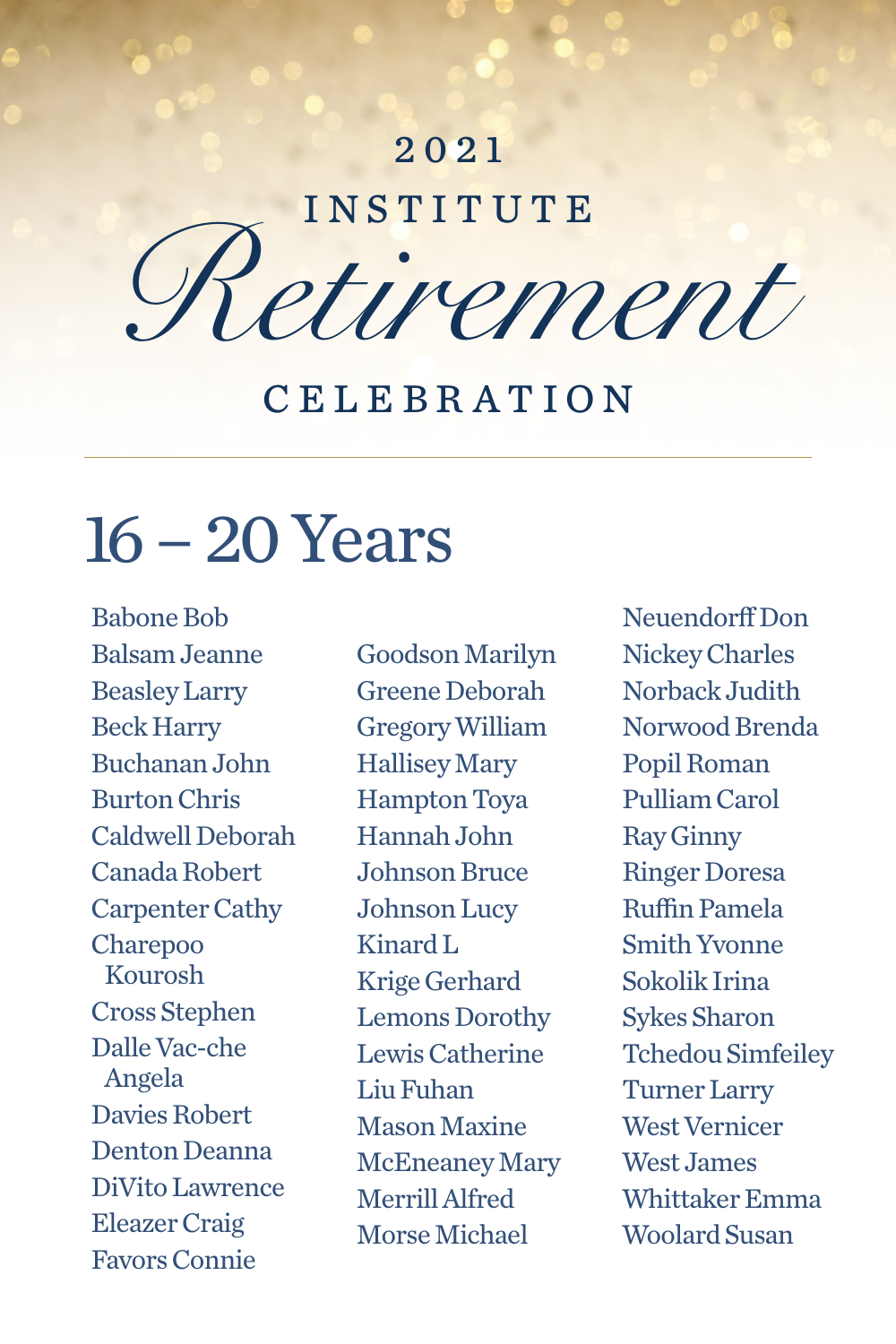#### 21 – 25 Years

Allen Lillian Augenbroe Godfried Balkcom Debra Baylis Sandra Bowman Pepe Cain Gwendolyn Conrad Leyla Copeland Cynthia Ferguson Loretta Foreman William Fowler Scott Garton Jilda Garton David Gordon Steven Hardy Vickie

Harris Sandra Hartlein Richard Hauck Gerard Henson W Hess Dennis House Lynda Howard John Howson Shawn Hur Jeong Hurd Phillip Hypolite Carlton Ide Hyacinth Jackson Cynthia Lang Christine Li Xiaoliang McCarthy Patrick

# Retirement CELEBRATION 2021

Morris Brenda Ojala Margaret Pearman David Rhode Charles Smith Pamela Snyder Rodolpho Stephens Amalia Stout Terry

Sweat Monica Treadaway Daniel Trivett David Wang Zhong Waters Robert Watkins John Williams Lloyd Wright George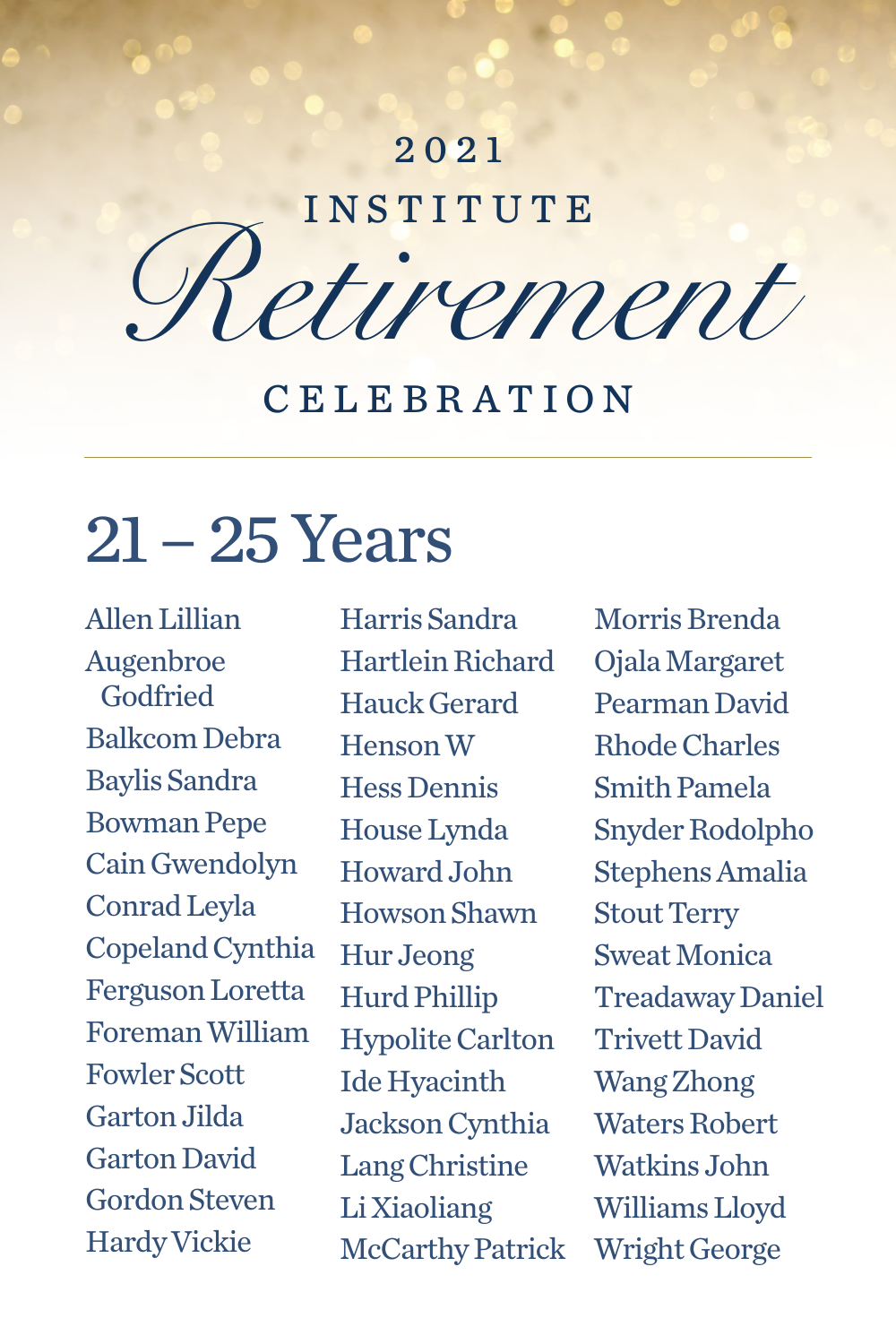### 26 – 30 Years

Alexander Barbara Ammerman Ralph Anderson Sonia Bottomley Leigh Bryant Elizabeth Burton Patricia Christen-sen Leo Coleman Jewel Conrad Edward Dennis Wansley Dials Belinda Duplessis Sandra Edwards Michael El-Sayed Mostafa Eun Cheol Fite Karen Galloway Vicki Greenlee Gwendolyn Lyons Lydia Mann Frederick Manno Paul Martin James Mason Sandra Mitchell Chalette Murugesan Padmavathi Myshkin Natalia

Harden Michelle Harris Jennifer Heiges Michael Kangas Raymond Keezer David Kendall Benjamin Knight Senta Lawrence Sharon Lincoln Jennie

# Retirement CELEBRATION 2021

Newstetter Wendy Parks Judy Reid Deborah Rose Patricia Schimmel David Spiva Jones Vanessa Swanson Jerome Thompson John Turner Myrtle Walter Gwendolyn Webb David Wilson Deborah Wolovick Gary Woodruff James Wynne Pamela Zhu Guangxuan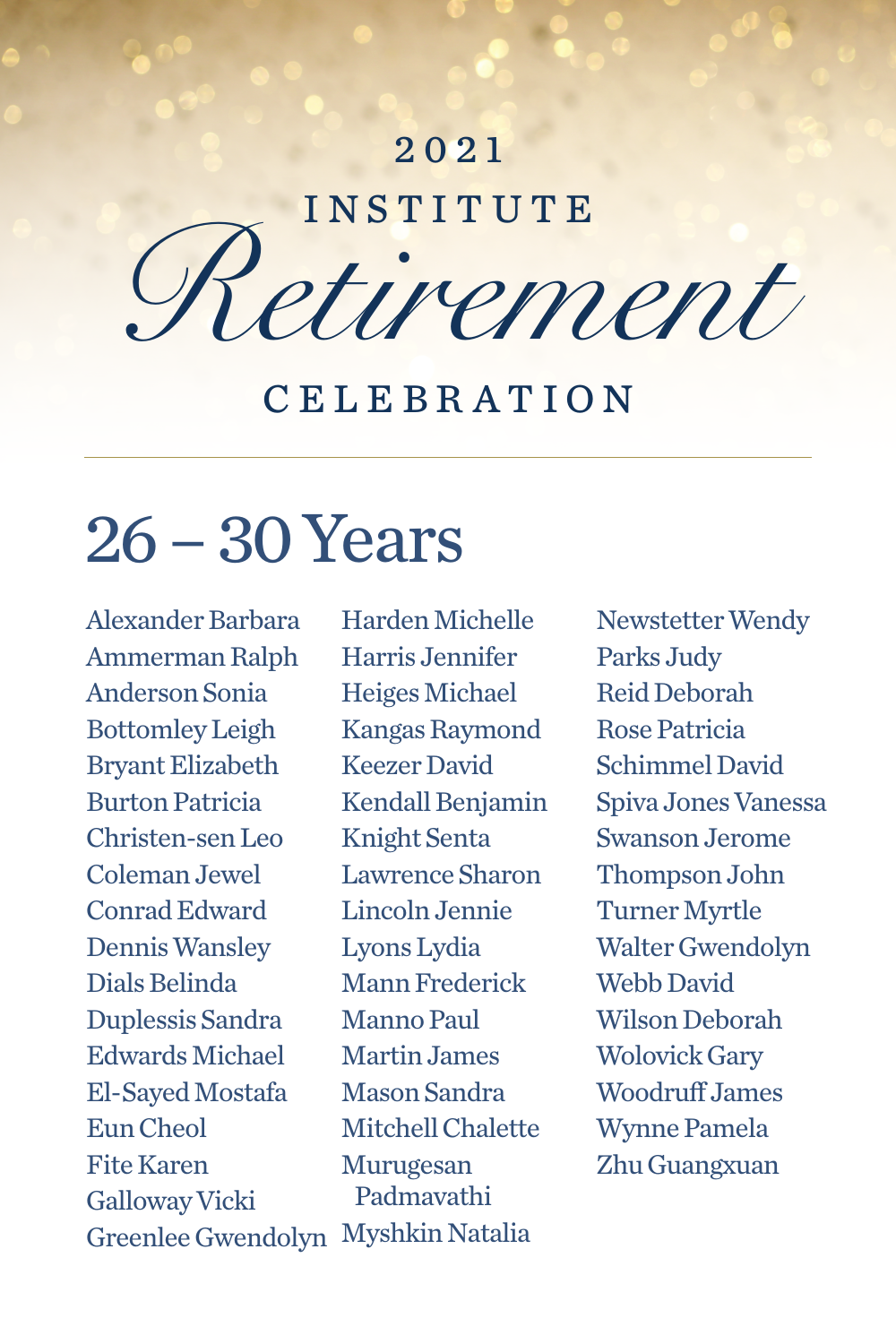#### 31 – 35 Years

Bryan Vicki

Abdel-Khalik Said Casinovi Giorgio Abler Randal Adair Terre Akyildiz Ian Anderson Victoria Andrews Jeffrey Barber Sandra Barfoot Alan Beasley Carl Belcher Melvin Belgum Kurt Blalock Tony Blume Timmy Bramblett Sandra Brooks Willie Crawford Jane Curry Stephanie Dankins Jacqueline Davis James Fujimoto Richard Goodman Robert Graham Cheryl Haines Walter Harding Belinda Head Steve Hobbs Debra Hodges Dewey Hughes Joseph Lam Elvia

# Retirement CELEBRATION 2021

Lareau Neil Long Mark Luck Robert Mayhew Brian Mayne Paul McClellan James Meffert William Oden Keith

Patterson Duane Render Mary Sills Lisa Somers Marilyn Stutts Ronald Valdes Carlos Wallace Robert